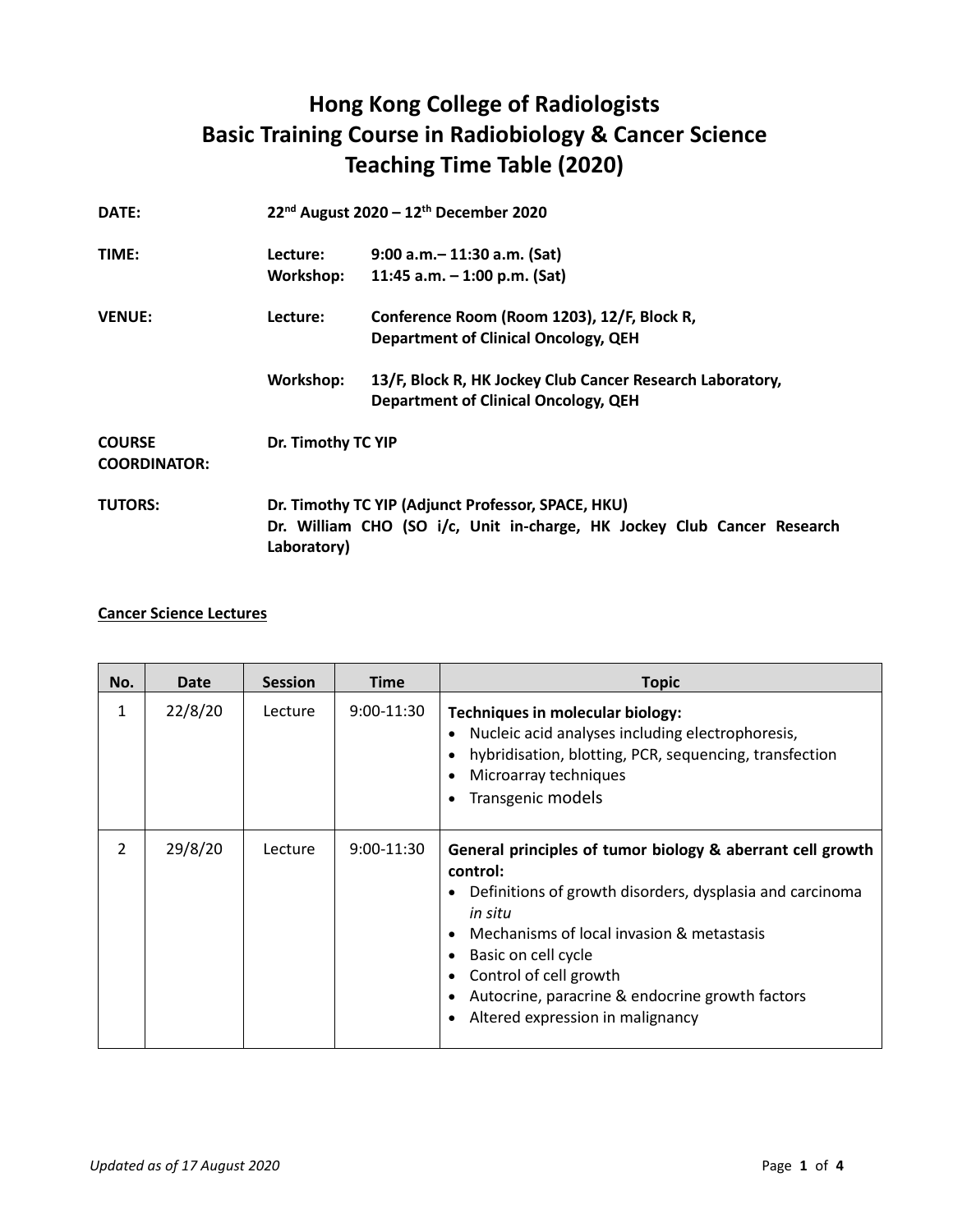| 3 | 5/9/20   | Lecture | 9:00-11:30 | <b>Causation of human cancers:</b><br><b>Environmental factors</b><br>Carcinogenesis<br>$\bullet$<br>Viral carcinogenesis (HPV, EBV, etc)<br>Radiation carcinogenesis<br>$\bullet$<br>Ionising & non-ionising radiation<br>1.<br>2.<br>DNA damage & repair, nucleotide excision<br>repair<br>3.<br>Repair genes & gene products |
|---|----------|---------|------------|---------------------------------------------------------------------------------------------------------------------------------------------------------------------------------------------------------------------------------------------------------------------------------------------------------------------------------|
| 4 | 12/9/20  | Lecture | 9:00-11:30 | The genetics of normal and malignant cells:<br>• Point mutations, translocations, deletions, gene<br>amplification and over-expression<br>• Oncogenes, proto-oncogenes, tumor suppressor genes<br>(with examples)<br>• Polymorphism, mini & microsatellites<br>• Brief chromatin & chromosomal structure<br>• Gene therapy      |
| 5 | 19/9/20  | Lecture | 9:00-11:30 | The epigenetics of normal and malignant cells:<br>• DNA hypermethylation, hypomethylation & association<br>with cancer<br>• Methylation reversal<br>• Histone acetylation & deacetylation & association with<br>cancer<br>• Protein-protein interactions                                                                        |
| 6 | 26/9/20  | Lecture | 9:00-11:30 | <b>Growth of normal and malignant cells:</b><br>• Tumor kinetics<br>• Signal transduction (MAP kinase pathway, etc), kinase<br>inhibitors & cancer<br>· Cyclin, cyclin kinases & inhibitors & cancer<br>• Gene promotors                                                                                                        |
| 7 | 3/10/20  | Lecture | 9:00-11:30 | The immune system:<br>• Cellular immune system<br>• Antigen recognition & processing<br>• Dendritic cells<br>· Immunological surveillance<br>• Tumor immunology<br>• Immunotherapy                                                                                                                                              |
| 8 | 10/10/20 | Lecture | 9:00-11:30 | The physiology of haemopoiesis:<br>• Marrow structure and organisation<br>• The haemopoietic microenvironment<br>• Cell lineages and hierarchies<br>• Control mechanisms in normal haemopoiesis                                                                                                                                 |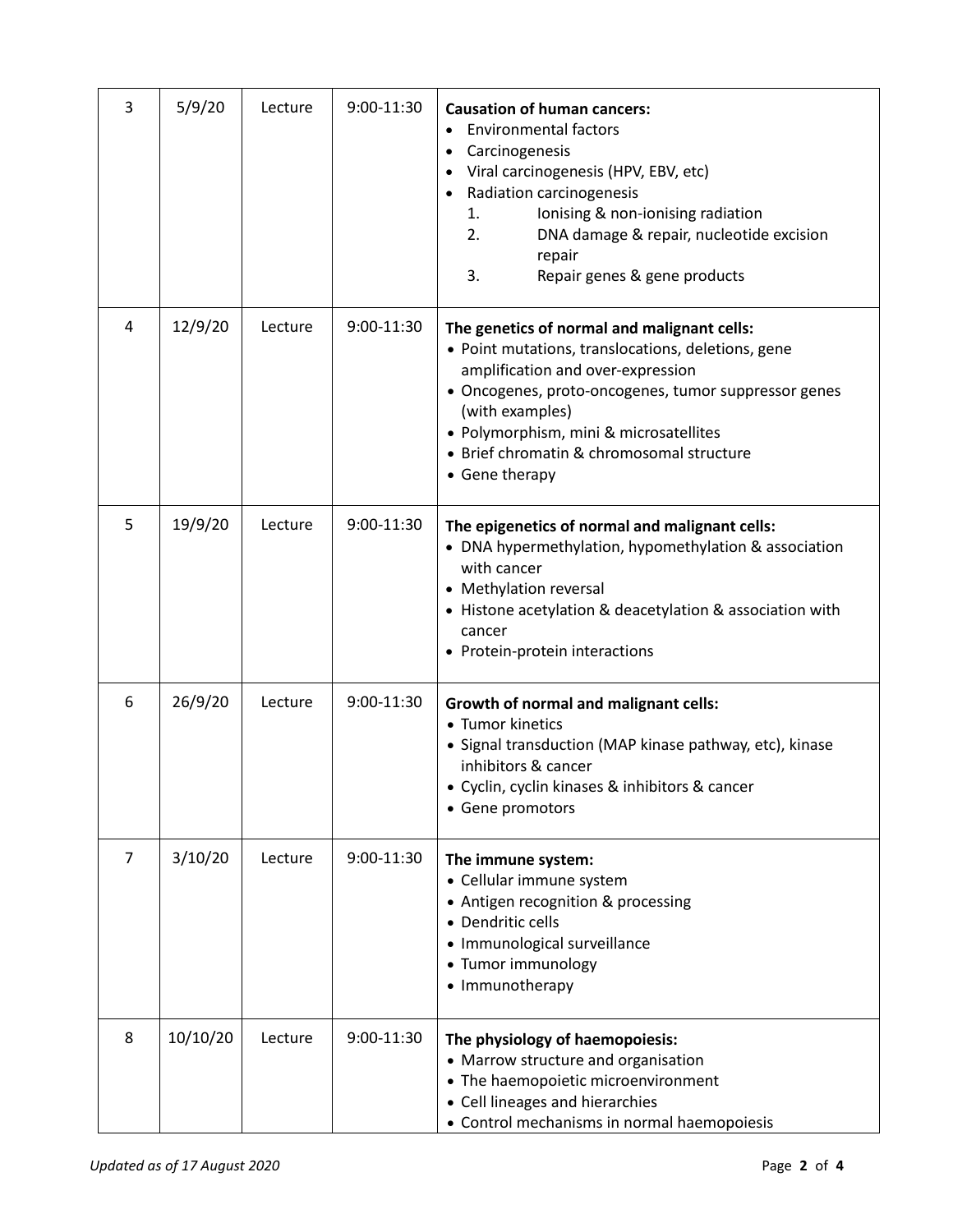|   |          |         |              | • Tumour vasculature and angiogenesis                                                                                                                                                                                                                                                     |
|---|----------|---------|--------------|-------------------------------------------------------------------------------------------------------------------------------------------------------------------------------------------------------------------------------------------------------------------------------------------|
| q | 17/10/20 | Lecture | $9:00-11:30$ | Cancer susceptibility & inheritance genetics:<br>• Inherited syndromes: AT, XP, Nijmegin break syndrome<br>• Li-Fr, Lynch, MEN, Cockayne, FPC, inherited breast cancer<br>syndromes<br>• Genes conferring susceptibility to cancer<br>• Familial linkage analysis<br>• Genetic counseling |

## **Radiobiology Lectures**

| No.            | <b>Date</b> | <b>Session</b> | <b>Time</b> | <b>Topic</b>                                                                                                                                                                                                                                                                                                                                              |
|----------------|-------------|----------------|-------------|-----------------------------------------------------------------------------------------------------------------------------------------------------------------------------------------------------------------------------------------------------------------------------------------------------------------------------------------------------------|
| $\mathbf{1}$   | 24/10/20    | Lecture        | 9:00-11:30  | <b>General principles of radiobiology:</b><br>• Cellular systems (hierarchical, flexible) and their response<br>to radiation<br>• Parallel and linear systems<br>• LET and its relevance to cellular damage<br>• Radiation damage at the cellular level (membrane,<br>cytoplasm, nucleus)                                                                 |
| Α              | 24/10/20    | Workshop       | 11:45-13:00 | Molecular biological techniques for cancer studies                                                                                                                                                                                                                                                                                                        |
| $\overline{2}$ | 31/10/20    | Lecture        | 9:00-11:30  | Cell survival curves, radiation damage & repair:<br>• Current formulae applied to cell survival curves<br>determination (e.g. Linear quadratic model, $\alpha$ & $\beta$ cell kill,<br>$\alpha/\beta$ )<br>• Cell cycle sensitivity to radiation, repair of sublethal &<br>potentially lethal damages by radiation (i.e. SLDR & PLDR)                     |
| $\overline{3}$ | 7/11/20     | Lecture        | 9:00-11:30  | Assays for cell survival & radiation damage:<br>• Radiation biology models (monolayer, spheroids, animal)<br>• (normal and transgenic), regrowth curves, clonogenic<br>assay, MTT<br>. In vitro, in vivo & in situ methods for cell survival &<br>damage determination<br>· Biological dosimetry techniques (dicentric chromosomes &<br>micronuclei etc.) |
| 4              | 21/11/20    | Lecture        | 9:00-11:30  | Oxygen effects, hypoxia & biological modifiers:<br>• Oxygen effects, hypoxia & its model<br>• Radiosensitizers, halogenated pyrimidines;<br>radioprotectors                                                                                                                                                                                               |
| 5              | 28/11/20    | Lecture        | 9:00-11:30  | Physical factors affecting cell survival, fractionation & 4R:<br>Relative biological effectiveness (RBE)                                                                                                                                                                                                                                                  |